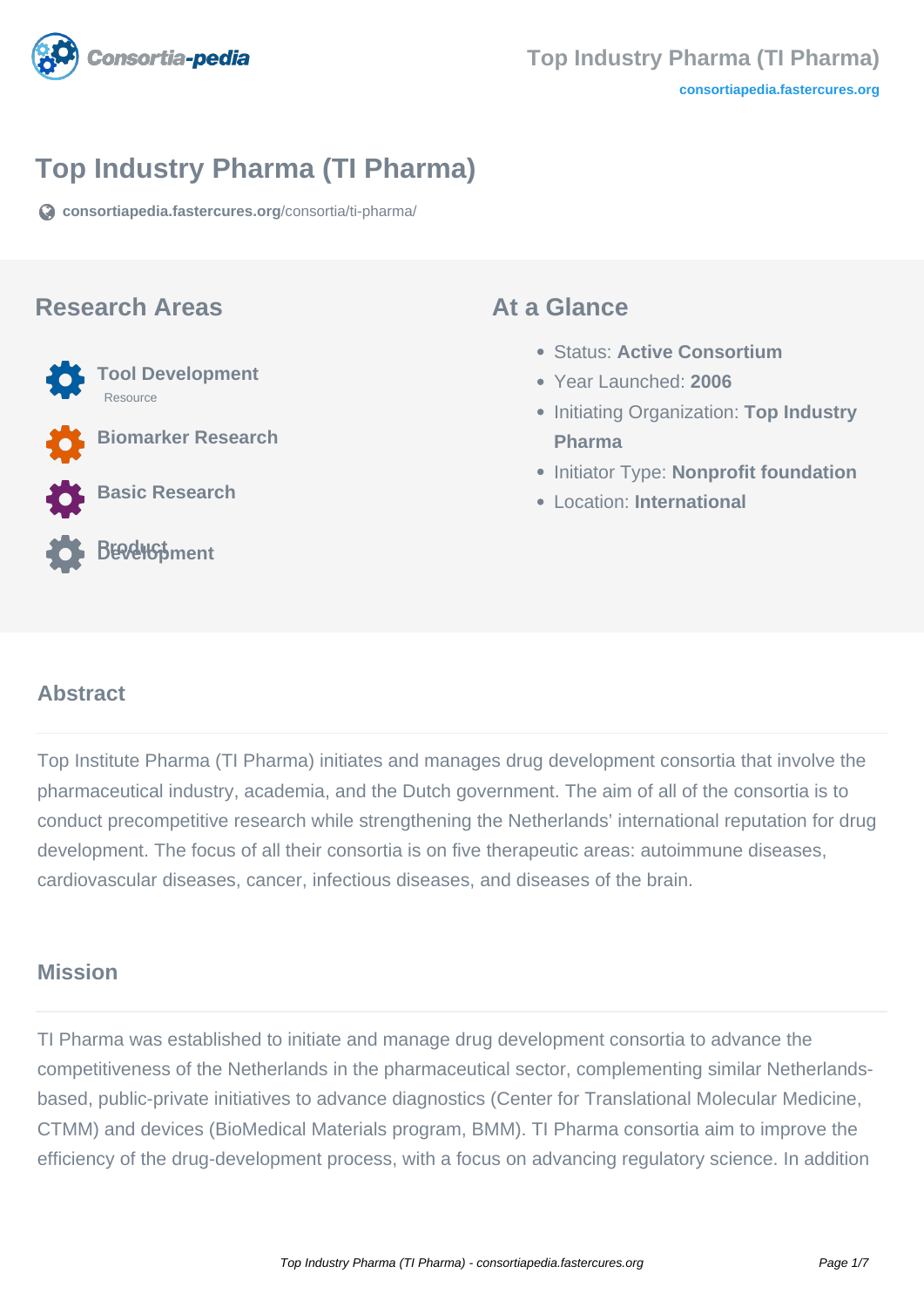

to research, TI Pharma also has objectives to train and educate scientists in the Netherlands on the drug discovery and development processes, as well as on entrepreneurship.

 The consortia are focused on addressing therapeutic areas that are listed as priority areas by the World Health Organization. These include autoimmune diseases, cardiovascular diseases, cancer, infectious diseases, and diseases of the brain. In addition to therapeutic focus, the consortia are also focused on enabling therapeutic target discovery, validation, and animal models; lead selection and in silico modeling; predictive drug disposition and toxicology; biomarkers and biosensors; drug formulation, delivery, and targeting; and production technologies.

### **Consortium History**

2005: Twenty-seven projects selected in first call for proposals 2006: Eighteen projects selected in second call for proposals

#### **Structure & Governance**

The TI Pharma strategy is divided into two stages. The first stage, which occurred in 2006, coordinated the Dutch universities and pharmaceutical companies in collaborative research programs (each project is required to have at least three research partners, one of which must represent the industrial or academic community). The second stage started in 2007 with an aim to further increase European involvement via the Seventh Framework Programme, while simultaneously incentivizing participation from U.S.-based pharmaceutical companies.

 Participants include all Dutch universities and academic medical centers, more than 30 industrial partners, small-to-medium sized companies, and representatives from the Dutch Medicines Evaluation Board (Netherlands regulatory body for drugs).

#### **Financing**

The Dutch government provides €30 million in annual funding, which is matched through financial and in-kind contributions by industry and academia (€15 million, each per year), for four to six years.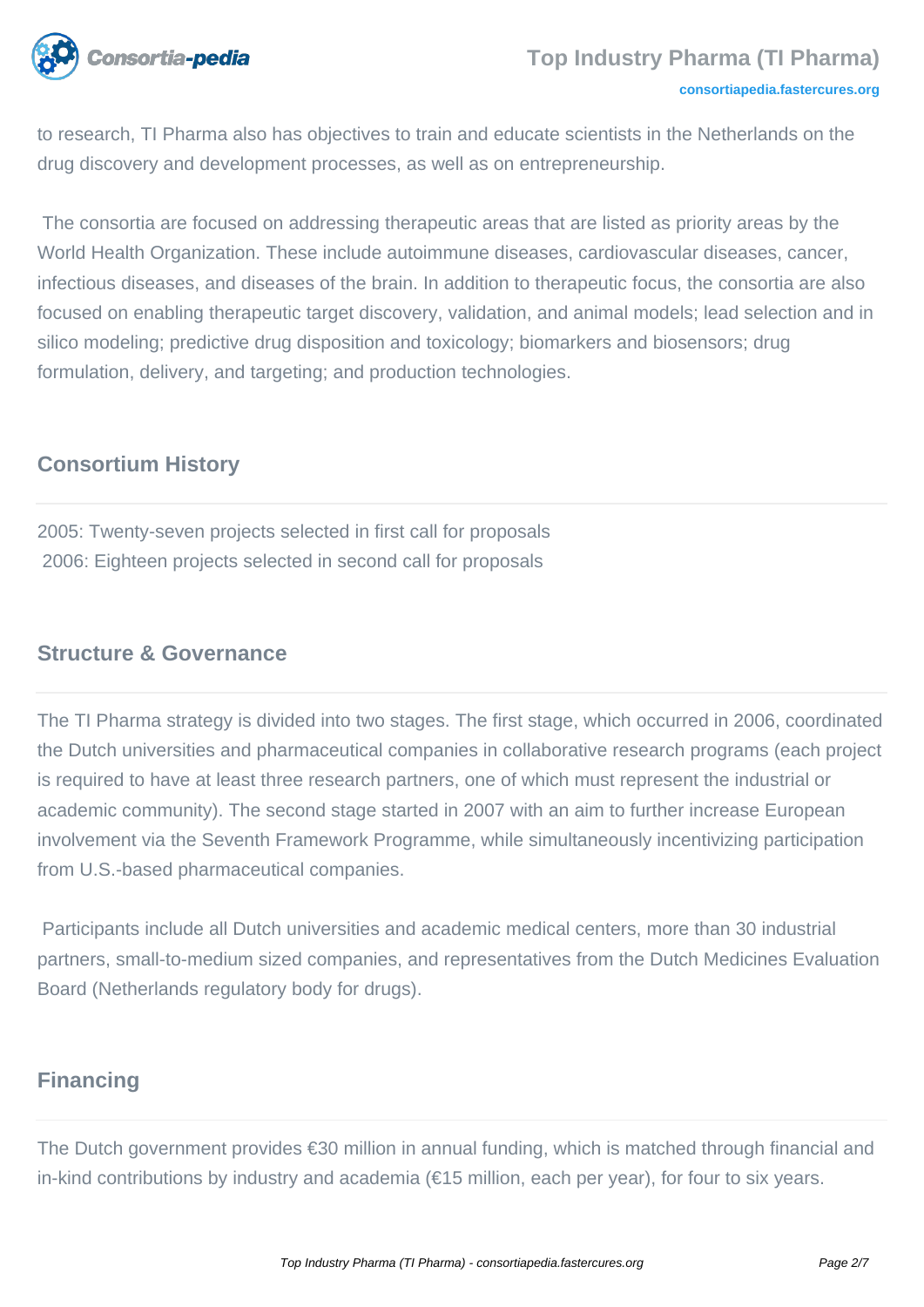

### **Intellectual Property**

The TI Pharma consortia follow general principles that govern intellectual property agreements. The principles can be summarized as the following: Each consortium has one patent coordinator.

## **Patent Engagement**

Several Netherlands patient organizations participate in consortia managed by TI Pharma. These include groups interested in metabolic diseases (VKS: Vereniging Volwassenen, Kinderen en Stofwisselingsziekten), muscle-based diseases (VSN: Vereniging Spierziekten Nederland), and Fabry disease (FSIGN: Fabry Support & Informatie Groep Nederland).

#### **Data Sharing**

The level and method of data sharing is dependent on the scientific goals of the consortium.

#### **Impact/Accomplishment**

TI Pharma was able to start and manage 96 research consortia within its first six years. Results of the consortia are described in the annual report, which can be found [here.](http://www.tipharma.com/fileadmin/user_upload/Documenten/News/Annual_reports/TI_Pharma_Report_DIGITAL.pdf)

#### **Links/Social Media Feed**

Homepage <http://www.tipharma.com/> LinkedIn <https://www.linkedin.com/company/487983>

### **Points of Contact**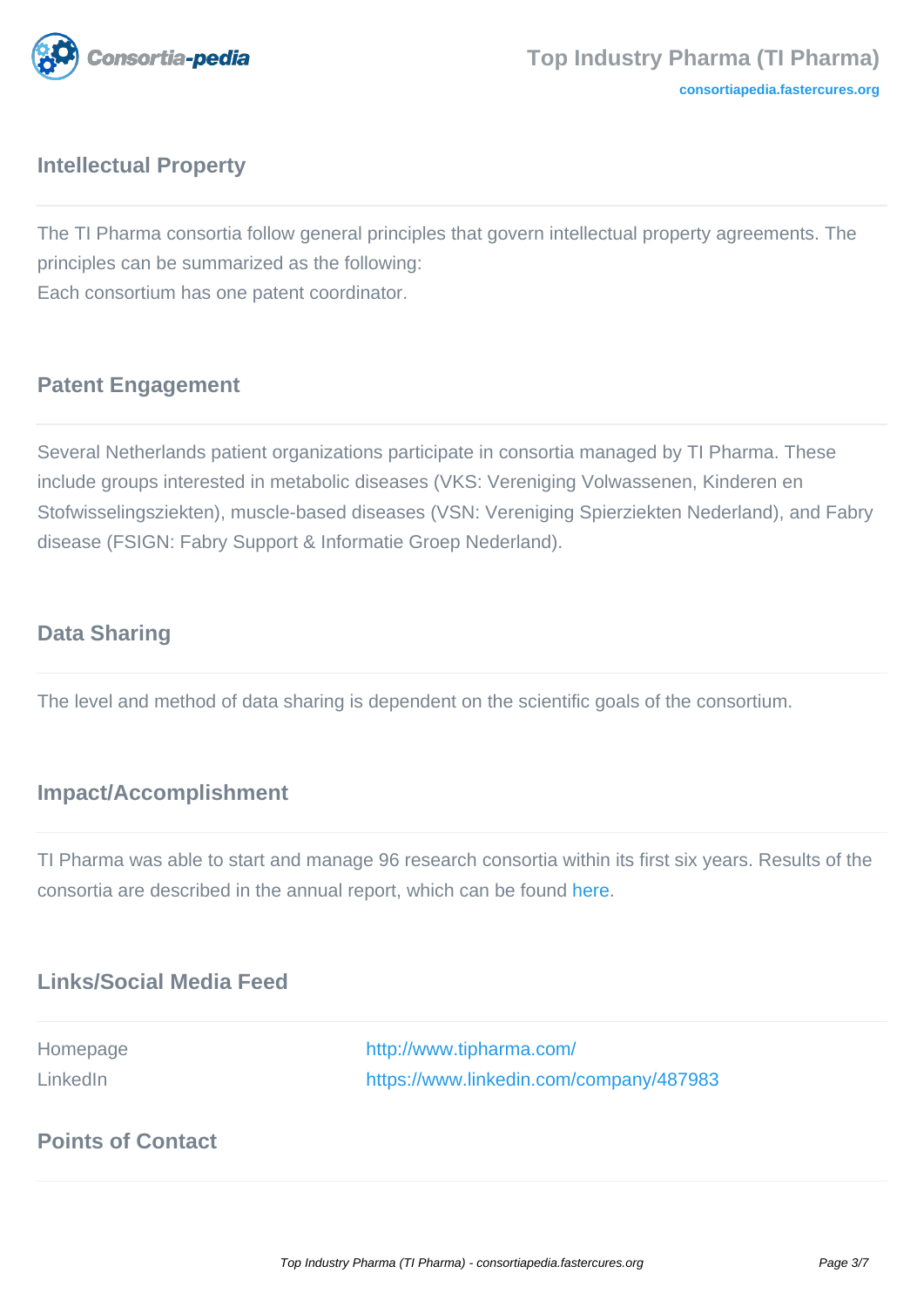

**[consortiapedia.fastercures.org](http://consortiapedia.fastercures.org/)**

TI Pharma PO Box 142 2300 AC Leiden The Netherlands phone: 071-332-2030 fax: 071-332-2031 email: [info@tipharma.com](mailto:info@tipharma.com)

# **Sponsors & Partners**

3D-PharmXchange Abbott Laboratories Abbvie/Shire Academic Medical Center Amsterdam Actelion Aeon Astron Europe Agamyxis Agendia Amgen, Inc. Arcarios Astellas Pharma Inc. AstraZeneca Batavia Bioservices Bio Detection Systems Bio Medical Materials Program Bioceros Biomade Technology BioMarin Bionovion **CardioGenx** Center for Translational Molecular Medicine **Centocor** Centre for Human Drug Research (Netherlands)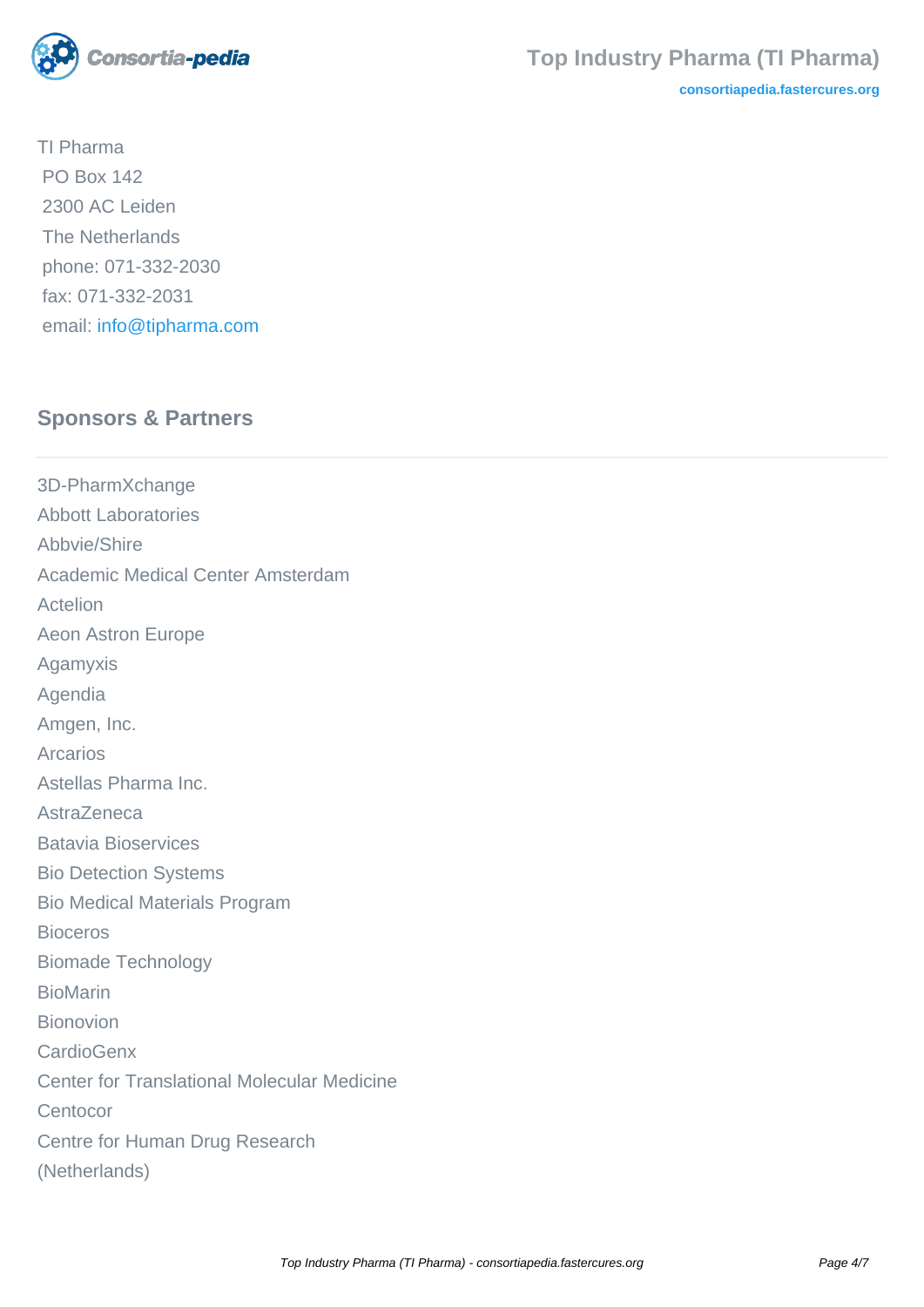

**[consortiapedia.fastercures.org](http://consortiapedia.fastercures.org/)**

Danone Research DC Prime Drugs for Neglected Diseases Initiative DSM Biomedical Dutch Polymer Institute Eli Lilly & Co. Erasmus University Rotterdam Fabry Support & Informatie Groep Nederland Feyecon Foundation for Innovative New Diagnostics Galapagos Galapagos/BioFocus GE Healthcare GlaxoSmithKline Glycostem Therapeutics Healthcare Insurance Board (Netherlands) Holst Centre HQ Medical Hubrecht Institute InteRNA Technologies IOTA Pharmaceuticals IQ Corporation/IQ Therapeutics ISA Pharmaceuticals Isconova Jan van Es Institute Johnson & Johnson KNMP/WINap Lead Pharma Leiden University Life Sciences & Health Life Sciences & Health cluster organization LifeAssay Diagnostics Lundbeck A/S Maastricht University Madam Therapeutics Magistro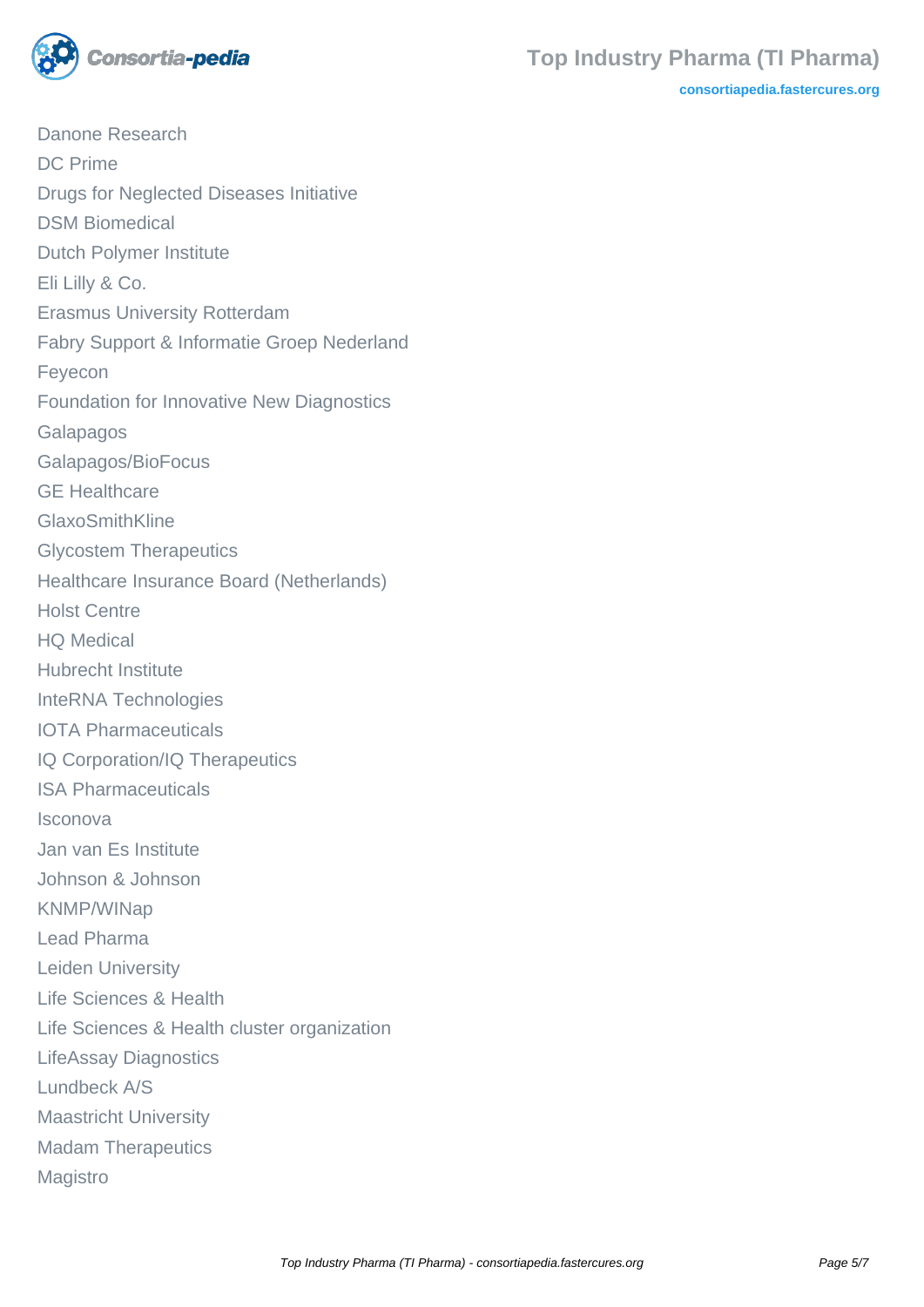

#### **Top Industry Pharma (TI Pharma)**

**[consortiapedia.fastercures.org](http://consortiapedia.fastercures.org/)**

Medicines Evaluation Board Mercachem Merck Sorono/EMD Serono Mucosis **Mymetics** Nefarma Netherlands Cancer Institute Netherlands Institute for Health Services Research Netherlands Institute for Metal Research Netherlands Institute for Neuroscience Netherlands Organisation for Applied Scientific Research (TNO) Netherlands Vaccine Institute NOTOX Nycomed **OctoPlus** PamGene Pansynt Pepscan Presto Percuros Pfizer, Inc. Pivot Park Screening Centre PRA International Prosensa Therapeutics PROXY Laboratories Radboud University Nijmegen Royal Tropical Institute (KIT) Sanaria Sanofi S.A. Sanofi/Genzyme Corp Syncom Synvolux Therapeutics Telematica Instituut **TropIQ** UbiQ